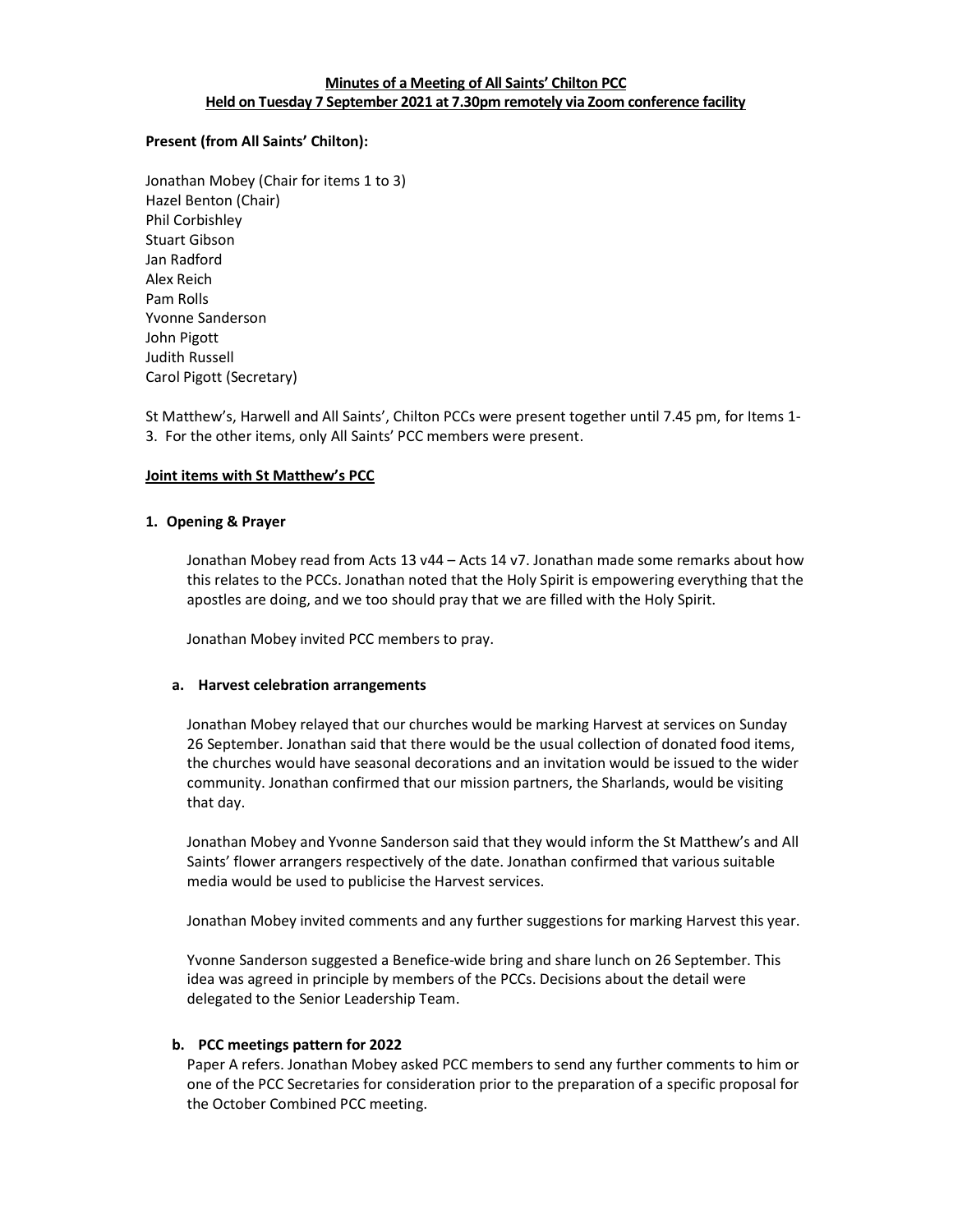## All Saints' PCC

The following Agenda items were taken out of order, to enable the Rector to be present for the discussion.

## 4. Matters Arising (ii) Boundary Wall Status (paper C)

At the June PCC, the proposal had been passed:

That the Rector speak with the three house owners initially, to gather as much information as possible, and then approach the Registry, with a view to drawing up an agreement with the three owners.

Subsequently, Andrew Hayes had suggested that the Rector should email Darren Oliver, at the Diocesan Registry, before meeting with the owners; and had offered a possible wording for this email.

PCC were unanimous in agreeing this should be done, and that the Rector be guided by Andrew's wording. **Action: Rector Action: Rector Action: Rector** 

Pam commented that we might decide to look for our own solicitors for any legal work that might ensue.

#### 5. Committee Reports (ii) Fabric

In his Paper "Fabric Snapshot", Andrew had asked PCC to decide on the situation regarding underfloor heating. Installation of this had been investigated, but the possibility put "on hold" for some time.

PCC were in agreement that there was little possibility of this happening for some length of time, if at all, and asked that the Fabric Committee be informed that they could continue with existing projects on the understanding that underfloor heating would not be installed in the near future.

#### Action: CMP.

#### Matters arising (i) Church Access…Ramp

With Covid-19 restrictions eased, and church services returning, PCC were unanimous in agreeing the trial of an access ramp could go ahead. Assuming further restrictions were not in force, and church services were well-populated, early November would be a suitable time to do this. Judith would let Andrew know.

#### Action: JR

(Before leaving to join St Matthew's meeting, the Rector asked if there were any Finance matters he should be aware of. Pam asked if there was any progress on acquiring card-readers for church use. Jonathan was chasing options. We should need separate card-readers for each church, linked to our own bank accounts.) Action: Rector and Decision and Decision and Decision and Decision and Decision and Decision and Decision and Decision and Decision and Decision and Decision and Decision and Decision and Decision and D

Jonathan left the meeting at 8.08 pm , and the meeting continued.

#### 2. Apologies for absence

Apologies from: Pat Moseley, Jan Radford.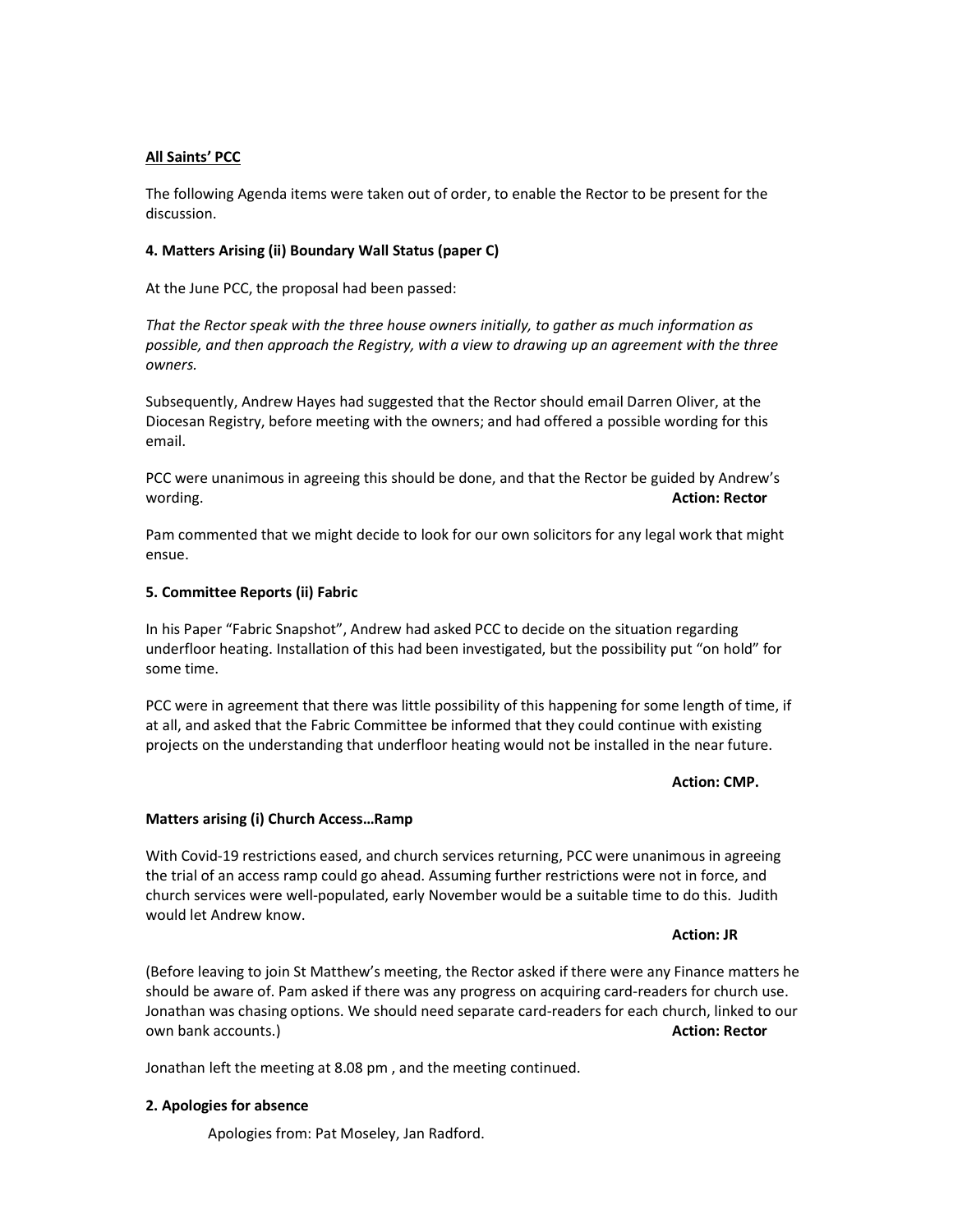## 3. Minutes from previous meeting on  $1<sup>st</sup>$  June 2021 (Paper B)

Unanimously approved and accepted as a true record that may be signed by the Rector.

## 4 .Matters Arising

## (iii) Chair of Fabric Committee

Hazel said that the Fabric Committee are doing sterling work, and Andrew seems to be carrying on, but we do need to find his replacement.

This could be someone organised and methodical, not necessarily an expert in building matters, nor physically strong, but someone able to oversee projects well.

Pam reminded PCC that she and Jan had flagged up the discernment and use of gifts at the 9.30 service in All Saints' on the previous Sunday,  $5<sup>th</sup>$  September. She suggested this could be followed up in the Rector's email to church members, with a job description. There were also needs at St Matthew's that she was aware of, and these could also be included in the email.

#### Action: Rector and PCC.

## (ii) PCC Secretary

Carol reminded PCC that she had been asked to serve as secretary until August 2021. She needed to let them know that November would be her final PCC meeting.

(This vacancy could also go in the Rector's email, and broadsheet) **Action: Rector and PCC.** 

## 5. Committee Reports (i) Finance

Stuart said the good news was that income was as wanted.

There would be further expenditure for Holiday Club, Charities and Missions, and some joint expenses.

The Quinquennial Inspection would incur large fees.

Churchyard maintenance and repairs had been lower than expected, but church fabric expenses had been high. These included the Noticeboard, Sound Desk, lectern mic, and gutter clearing

There had been some unrestricted donations received. Donations coming via the website incurred handling fees. Stuart preferred the use of the Parish Giving Scheme (used by regular donors, with the additional benefit of Gift Aid) or directly via BACS, for one-off/occasional giving. The church bank details are on the website.

The Chilton Mutual Aid Group has been disbanded, and their funds (which Stuart had been handling) had been distributed to 4 local groups.

Hazel thanked Stuart for his work, on behalf of PCC.

## (ii) Fabric

Hazel noted that Andrew was aiming to contact Tony Day of Harwell (AMD Building and Carpentry) with a view to completing some maintenance tasks.

#### 6. Health and Safety Review

H&S Officer is another role to be advertised in the broadsheet/email . **Action: Rector and PCC.**